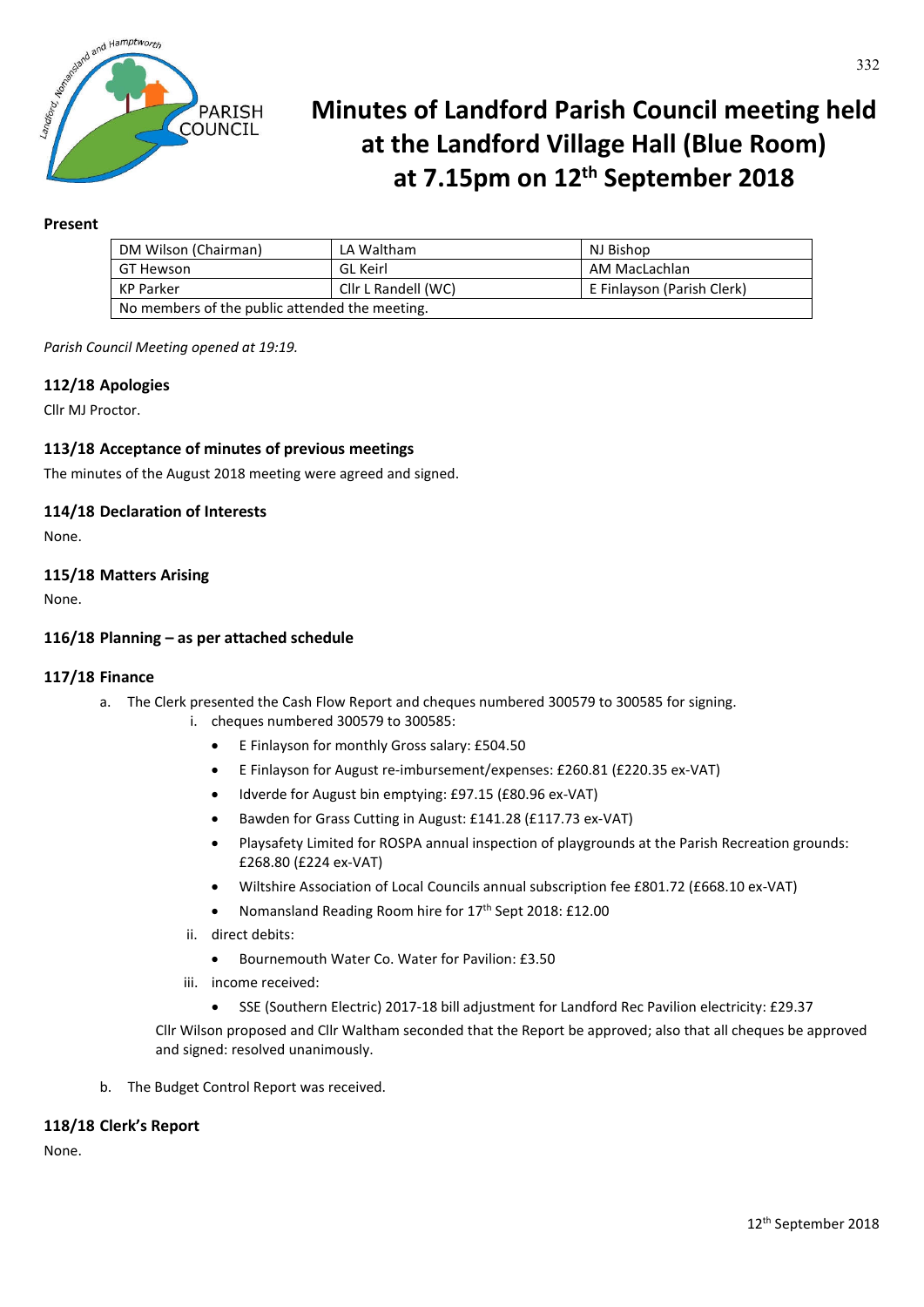

## **119/18 2019/2020 budget items for discussion**

A number of Parish maintenance issues were discussed regarding play equipment and Landford Rec seeding and weeding. The Clerk was asked to gather some further information on the Nomansland rec play equipment warranty.

## **120/18 To consider the Forest Fitness group request to store two tractor tyres at Landford Rec**

The Parish Council considered the request regarding storage for 2 tractor tyres at Landford Rec. and they concluded that they did not wish anything to be stored out in the open, as this may encourage fly tipping. It was noted that if there was sufficient room in the metal shed, this might be a viable alternative. The Clerk was asked to contact the Forest Fitness group to suggest a contribution to the Council if there is sufficient room in the shed to enable the groups tractor tyre storage needs.

## **To discuss and consider replacing the green bins (NJB)**

It was noted that Bramshaw Parish Council had emailed the Clerk to suggest a 50:50 split for the Nomansland Green bin replacement costs estimated at £2,000. Cllr Bishop volunteered to attend the next Bramshaw PC meeting to discuss options. The Parish Council supported the retention or replacement of the bins in this location. Any resolution on Landford Parish Council contributions (financial or otherwise) would be considered in the Full Council October meeting after the attendance at Bramshaw Parish Council September 25<sup>th</sup> meeting.

## **121/18 To consider a donation to support the Wiltshire Citizens Advice**

Cllr Wilson proposed and Cllr Bishop seconded that a donation not be made to the Wiltshire Citizens Advice at this time: resolved unanimously.

## **122/18 To discuss and consider the next steps for the Cllr vacancy**

Cllr Wilson proposed and Cllr Bishop seconded that an extraordinary meeting be convened on the  $2^{nd}$  October 2018 to meet the selected applicants: resolved unanimously. The Clerk was asked to contact the applicants and to arrange the meeting.

## **123/18 To discuss and consider any Parish Council input for the suggested defibrillator at St Andrew's Church**

A parishioner has kindly offered to pay towards the installation of a defibrillator in St Andrew's Church. The PCC (St Andrew's Church) are to discuss this. Cllr Bishop has offered to share her experience on installation requirements, procurement and ongoing running details/costs from the Nomansland Phone Box Defibrillator project. The Clerk was asked to contact the PCC.

## **124/18 Members' Reports**

- a) Cllr MacLachlan updated the Council on his recent litter pick at the A36 layby pond. The Pond excavation topic is still under review and awaits the feedback from the pond expert contacted. Cllr MacLachlan noted the quick response from Wiltshire Council when he reported the full layby bins. He noted they were emptied the next day!
- b) Cllr Hewson attended the Nomansland fayre on  $27<sup>th</sup>$  August 2018. He spoke to a number of people and helped Cllr Parker with the Community Parish plan display. It was noted that the Community Parish Plan will be exhibiting in Nomansland Reading Room and Landford Wood Mission hall. There was a Cllr suggestion that the display could also be present at the local school Christmas fayre. Cllr Hewson noted that the school sign procurement was still open with Wiltshire Council.
- c) Cllr Bishop reported that the Hamptworth Phone box best use debate on Facebook had alerted BBC Wiltshire to reach out and Cllr Bishop joined a telephone interview (from the Phone box) on Monday 20th August. BBC Wiltshire have asked for an update when the phone box is renovated and they also attended the NML fayre and did a small piece on the Splottery! It was noted that the North Lane field gate has now been fixed with a new gate post installed by Wiltshire Council.
- d) Cllr Parker attended the Community Area Transport Group (CATG) meeting and made a presentation on the proposed Speed Indicator Device (SID) for Whiteparish and Landford Parish. This was well received and the meeting agreed to fund 1/3 of the procurement costs of the joint SID and associated items. It is hoped the second 1/3 of costs will be approved at the Whiteparish Parish Council meeting on the 25<sup>th</sup> September.
- e) Cllr Randall (WC) gave a brief update on the Local Government Boundary Commission(LGBC), Wiltshire Council Electoral review. The Clerk is to forward the correspondence received to the Cllrs for consideration on a response at the next meeting.